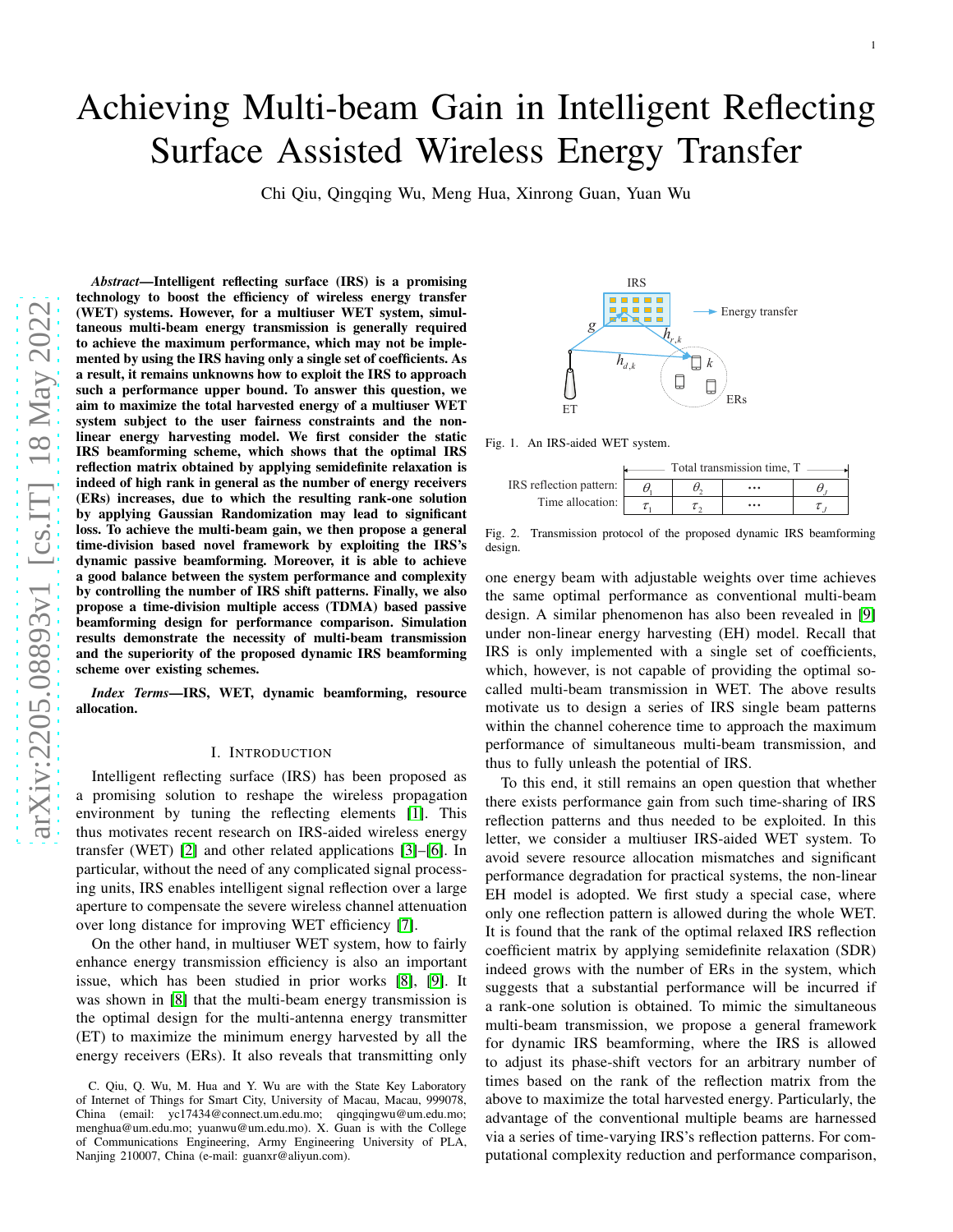we then propose a time-division multiple access (TDMA) based beamforming scheme. Specifically, each phase-shift vector is exclusively designed to maximize each ER's harvested energy in each time slot. To solve the formulated directcurrent (DC) energy maximization problems for the above cases, we propose efficient algorithms by exploiting successive convex approximation (SCA) technique. Numerical results demonstrate the superiority of the proposed dynamic IRS beamforming scheme, and reveal the upside of time-sharing principle.

#### II. SYSTEM MODEL

As shown in Fig. [1,](#page-0-0) we consider an IRS assisted WET system, where an IRS with  $N$  passive reflecting elements is deployed to assist the WET between a single-antenna ET and a set of single-antenna ERs, denoted by the set  $\mathcal{K} = \{1, \ldots, K\}.$ A quasi-static flat fading channel is considered, and the total available transmission time is given by  $T$ . We assume that the CSI is perfectly known at the ET by using the state-of-art channel estimation approaches to achieve the system perfor-mance upper bound [\[3\]](#page-4-2). Denote  $h_{d,k} \in \mathbb{C}^{1 \times 1}$ ,  $\mathbf{g} \in \mathbb{C}^{N \times 1}$ , and  $\mathbf{h}_{r,k}^H \in \mathbb{C}^{1 \times N}$ ,  $\forall k \in \mathcal{K}$ , as the baseband equivalent channels from the ET to ER  $k$ , from the ET to the IRS, and from the IRS to ER  $k$ , respectively. As shown in Fig. [2,](#page-0-1) a novel transmission protocol of the dynamic IRS beamforming design is proposed. To be specific, each channel coherence time T is divided into J time slots, each with duration of  $\tau_i$ ,  $j \in \mathcal{J} = \{1, \ldots, J\}$ . In each time slot, we assume that the IRS adjusts its reflection pattern individually and ET adjusts its transmit power. To maximize the reflected signal power by the IRS, the reflection amplitude is set to be one. Hence, the reflection coefficient matrix of the IRS in the jth time slot is given by  $\mathbf{\Phi}_j = \text{diag}\{e^{j\theta_{j,1}}, \dots, e^{j\theta_{j,N}}\} \in \mathbb{C}^{N \times N}$ , where  $\theta_{j,n} \in [0, 2\pi), n \in \mathcal{N} = \{1, \dots, N\}$  denotes the phase shift of the nth IRS reflecting element.

The RF-power received at ER  $k$  in time slot  $j$  is given by

$$
P_{k,j}^r = P_j^t |\mathbf{h}_{r,k}^H \mathbf{\Phi}_j \mathbf{g} + h_{d,k}^H|^2 = P_j^t |\mathbf{q}_k^H \mathbf{\theta}_j + h_{d,k}^H|^2, \quad (1)
$$

where  $P_j^t$  represents the allocated transmit power at ET in time slot j,  $\mathbf{q}_k^H = \mathbf{h}_{r,k}^H \text{diag}(\mathbf{g})$  and  $\boldsymbol{\theta}_j = [e^{j\theta_{j,1}}, \dots, e^{j\theta_{j,N}}]^T$ denotes the IRS passive beamforming vector. Here, we adopt a practical non-linear EH model to convert the RF power to DC power [\[10\]](#page-4-7). As such, the harvested DC power by ER  $k$  in the jth time slot is given by

$$
\Phi_{k,j} = \frac{X_k}{1 + e^{-a_k(P_{k,j}^r - b_k)}} - Y_k,\tag{2}
$$

where  $X_k = M_k \left( 1 + e^{a_k b_k} \right) / e^{a_k b_k}$ ,  $Y_k = \frac{M_k}{e^{a_k b_k}}$ ,  $a_k$ ,  $b_k$  and  $M_k$ , represent the ER  $k$ 's circuit configurations.

The objective of this letter is to maximize the transferred energy to all ERs subject to energy fairness constraints by jointly optimizing the IRS passive beamforming and resource allocation. We first study *static IRS beamforming* scheme, then propose the *dynamic IRS beamforming* scheme, and finally study the *TDMA-based IRS beamforming* scheme, which are discussed in details as follows.

<span id="page-1-4"></span>

<span id="page-1-5"></span>(b) The 10 largest average eigenvalues of Θ with  $K = 60.$ 

Fig. 3. Illustration of properties of Θ.

#### *A. WET with Static IRS Beamforming*

In this case, the phase-shift pattern of the IRS remains unchanged throughout WET. Let  $\theta$  denote the phase-shift vector for static IRS beamforming scheme. Thus, the transmit power will also remain constant, denoted by  $P$ . Thus, the harvested DC power by ER k is  $\Phi_k = \frac{X_k}{\sqrt{[n]}\prod_{i=1}^{k} P_i}$  $\frac{X_k}{1+e^{-a_k(P|{\bf q}_k^H{\boldsymbol \theta}+h_{d,k}^H|^2-b_k)}}-Y_k.$ The corresponding optimization problem is formulated as

$$
\max_{P,\theta,e} e \tag{3a}
$$

$$
\text{s.t. } T\Phi_k \ge \alpha_k e, \forall k \in \mathcal{K},\tag{3b}
$$

$$
PT \le E_{\text{tot}}, 0 \le P \le P_{\text{max}},\tag{3c}
$$

$$
|[\boldsymbol{\theta}]_n| = 1, \forall n \in \mathcal{N}.
$$
 (3d)

Constraint [\(3b\)](#page-1-0) ensures the fairness among all ERs, with  $\alpha_k \geq 0$ , denoting the target ratio of the kth ER's harvested energy to total harvested energy with  $\sum_{k=1}^{K} \alpha_k = 1$ . [\(3c\)](#page-1-1) denotes the total energy and maximum power constraint, with  $E_{\text{tot}}$  denoting the energy budget and  $P_{\text{max}}$  representing the maximum allowed transmit power. [\(3d\)](#page-1-2) stands for the unitmodulus constraint of the IRS phase-shift.

Note that the above problem is non-convex, we propose an SDR-based algorithm to solve it. Specifically, to fully utilize the available energy at the ET, it can be easily verified that the optimal transmit power is  $P = E_{\text{tot}}/T$ , and thus constraint [\(3c\)](#page-1-1) can be dropped. Let  $|\mathbf{q}_k^H \boldsymbol{\theta}_j + h_{d,k}^H| = |\bar{\mathbf{q}}_k^H \bar{\boldsymbol{\theta}}_j|$ , where  $\bar{\theta}_j = [\theta_j^H \ 1]^H$  and  $\bar{\mathbf{q}}_k^H = [\mathbf{q}_k^H \ \dot{h}_{d,k}^H]$ . Then, we can rewrite  $P_{k,j}^r$  in [\(1\)](#page-1-3) as  $P_j^t \bar{\theta}_j^H \mathbf{Q}_k \bar{\theta}_j$ . Define  $\mathbf{Q}_k = \bar{\mathbf{q}}_k \bar{\mathbf{q}}_k^H =$  $\begin{bmatrix} \mathbf{q}_k \mathbf{q}_k^H & \mathbf{q}_k h_{d,k}^H \\ h_{d,k} \mathbf{q}_k^H & h_{d,k} h_{d,k}^H \end{bmatrix}$  and  $\Theta = \bar{\theta} \bar{\theta}^H$ , which needs to satisfy  $\Theta \succeq 0$  and rank $(\Theta) = 1$ . Since constraint rank $(\Theta) = 1$  is non-convex, we can apply SDR technique to relax it. As a result, problem [\(3\)](#page-1-1) is reduced as

$$
\max_{\Theta, e} e \tag{4a}
$$

$$
\text{s.t. } P \operatorname{tr}(\mathbf{Q}_k \mathbf{\Theta}) \ge b_k - \frac{1}{a_k} \ln \left( \frac{X_k}{\frac{\alpha_k e}{T} + Y_k} \right), \forall k \in \mathcal{K}, \tag{4b}
$$

<span id="page-1-3"></span><span id="page-1-2"></span><span id="page-1-1"></span><span id="page-1-0"></span>
$$
\Theta \succeq 0,\tag{4c}
$$

$$
[\mathbf{\Theta}]_{n,n} = 1, \forall n \in \mathcal{N}.\tag{4d}
$$

Although problem [\(4\)](#page-1-2) is still non-convex, we observe that with fixed  $e$ , it is reduced to a linear feasibility check problem.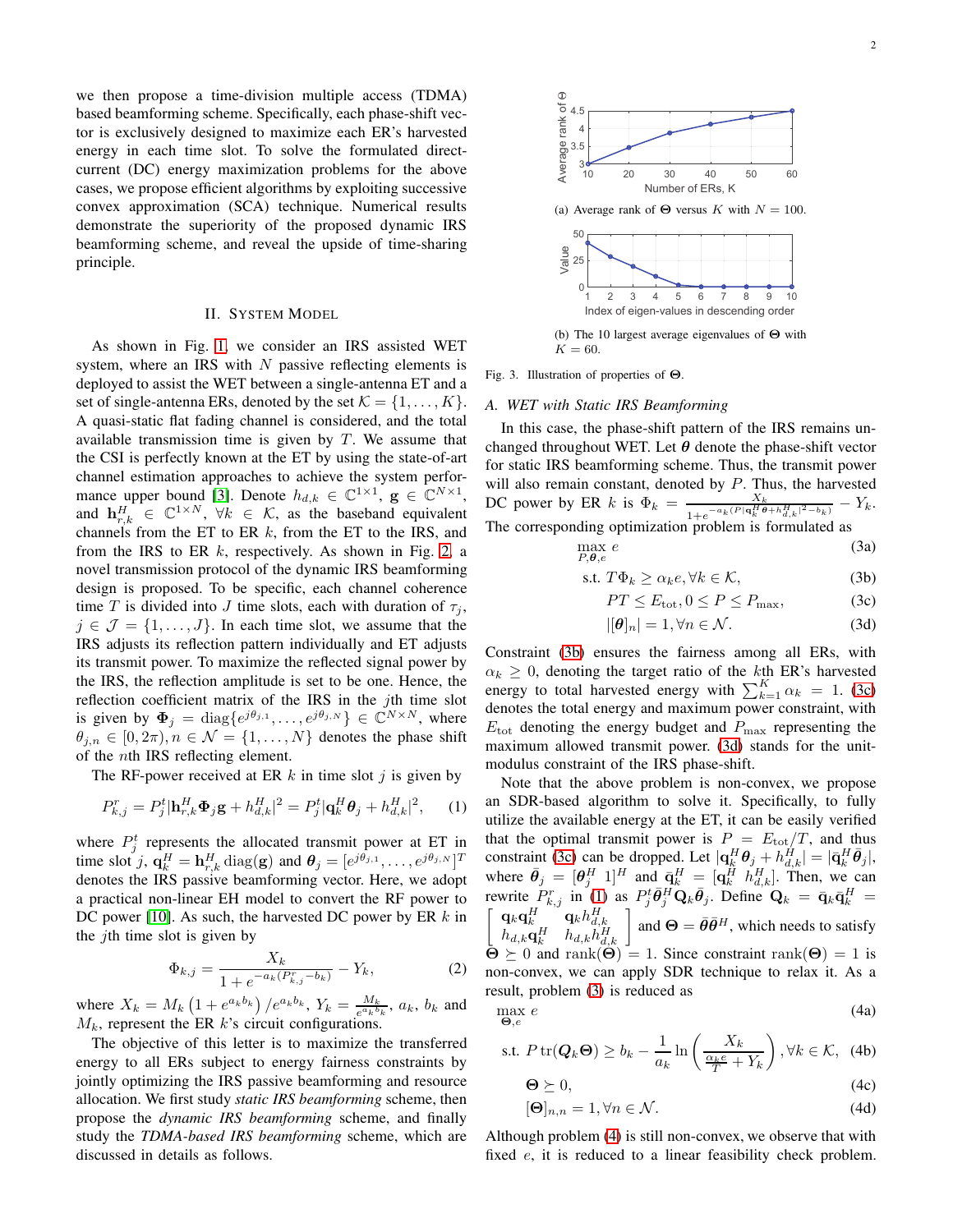As such, the global optimal solution can be obtained via a bisection/one-dimensional search over e. Thus, the solution to problem [\(4\)](#page-1-2) serves as an upper bound to problem [\(3\)](#page-1-1). Since the obtained  $\Theta$  is not guaranteed to be a rank-one matrix, the Gaussian Randomization (GR) approach can be applied to obtain the sub-optimal solution. As aforementioned, the rank of the IRS reflection coefficient matrix is of interest. For illustration, Fig. [3\(a\)](#page-1-4) shows the average rank of  $\Theta$  versus the number of ERs and Fig. [3\(b\)](#page-1-5) shows the distribution of the 10 largest average eigenvalues with  $K = 60$  over 100 channel realizations, both under the same system setup as will be specified later in Section V. The rank of  $\Theta$  is calculated based on the number of eigenvalues exceeds  $2\%$  of the maximum one, from which we can see that as K increases, the rank of  $\Theta$  also increases, which will result in performance degradation when a rank-one solution is reconstructed by applying GR approach. Motivated by this, we propose *dynamic IRS beamforming* and *TDMA-based IRS beamforming* schemes, elaborated in the next section.

# III. DYNAMIC BEAMFORMING BASED MULTI-BEAM **DESIGN**

In this section, we propose a general time-division based novel framework by exploiting the IRS's dynamic passive beamforming. Then, for performance comparison, we also propose a TDMA-based passive beamforming design.

## *A. Dynamic IRS Beamforming*

In this case, the IRS reflection pattern is allowed to adjust for J times, where  $J = \text{rank}(\Theta)$  from Section II-A. As such, the IRS generates multi-beams in a time division manner. As introduced early, in this design, we jointly optimize the IRS passive beamforming, time allocation and power allocation. Accordingly, the problem can be formulated as follows

$$
\max_{\{P_j^t\},\{\tau_j\},\{\boldsymbol{\theta}_j\},e} e \tag{5a}
$$

$$
\text{s.t.} \quad \sum_{j=1}^{J} \tau_j \Phi_{k,j} \ge \alpha_k e, \forall k \in \mathcal{K}, \tag{5b}
$$

$$
\sum_{j=1}^{J} \tau_j \le T, \tau_j \ge 0, \forall j \in \mathcal{J},
$$
\n(5c)

$$
\sum_{j=1}^{J} P_j^t \tau_j \le E_{\text{tot}}, 0 \le P_j^t \le P_{\text{max}}, \forall j \in \mathcal{J}, \qquad (5d)
$$

$$
|[\boldsymbol{\theta}_j]_n| = 1, \forall n \in \mathcal{N}, \forall j \in \mathcal{J}.
$$
 (5e)

Constraint [\(5c\)](#page-2-0) represents the total and non-zero time constraint.

### *B. TDMA-Based IRS Beamforming*

To reduce computational complexity, the TDMA-based IRS beamforming scheme is proposed. In this design, T is divided into  $K$  time slots. In any time slot  $k$ , the IRS designs its phase-shift pattern to maximize the harvested energy at ER k, with  $\theta_k^* = e^{j(\arg(h_{d,k}^H) - \arg(q_k^H))}$ . In this case, only time and power allocations are left to be optimized. Then the harvested DC power by  $k$ -th ER is give by  $\Phi_{k,j}^* = \frac{X_k}{1 + \frac{a_k (P_s^t) q_L^H 6}$  $\frac{X_k}{1+e^{-a_k(P_j^t|{\bf q}_k^H{\boldsymbol{\theta}}_j^*+h_{d,k}^H|^2-b_k)}}-Y_k$ . Thus, the problem is reduced to

<span id="page-2-3"></span>
$$
\max_{\{P_j^t\},\{\tau_j\},e} e \tag{6a}
$$

$$
\text{s.t. } \sum_{j=1}^{K} \tau_j \Phi_{k,j}^* \ge \alpha_k e, \forall k \in \mathcal{K}, \tag{6b}
$$

<span id="page-2-4"></span><span id="page-2-0"></span>
$$
(5c), (5d). \t(6c)
$$

The above problem formulations in [\(5\)](#page-2-2) and [\(6\)](#page-2-3) are both difficult to solve due to the non-convex constraints and highly coupled variables. In the following section, we propose an efficient algorithm, based on SCA techniques to solve them suboptimally.

#### IV. PROPOSED SOLUTIONS

In this section, efficient algorithms to solve problems [\(5\)](#page-2-2) and [\(6\)](#page-2-3) are proposed.

## *A. Dynamic IRS Beamforming*

Recall that  $|\mathbf{q}_k^H \boldsymbol{\theta} + h_{d,k}^H|^2 = \bar{\boldsymbol{\theta}}^H \mathbf{Q}_k \bar{\boldsymbol{\theta}}$ , and by introducing slack variables  $z = \{z_{k,j}, j \in \mathcal{J}, k \in \mathcal{K}\}\)$ , constraint [\(5b\)](#page-2-4) can be equivalently transformed to

<span id="page-2-6"></span><span id="page-2-5"></span>
$$
\sum_{j=1}^{J} \tau_j \left( \frac{X_k}{1 + z_{k,j}} - Y_k \right) \ge \alpha_k e, \forall k \in \mathcal{K},\tag{7}
$$

with additional constraint as

$$
e^{-a_k\left(P_j^t\bar{\boldsymbol{\theta}}_j^H\mathbf{Q}_k\bar{\boldsymbol{\theta}}_j-b_k\right)} \leq z_{k,j}, \forall j \in \mathcal{J}, \forall k \in \mathcal{K}.
$$
 (8)

Note that the inequality constraint [\(8\)](#page-2-5) is always satisfied with equality for the optimal solution. This can be proved by contradiction. Suppose that the optimal solution is obtained with inequality in [\(8\)](#page-2-5), the value of  $z_{k,j}$  can always be decreased to obtain a larger objective value, which is contradictory to the assumption. It can be observed that constraints [\(7\)](#page-2-6) and [\(8\)](#page-2-5) are still non-convex. However, the left-hand side (LHS) of [\(7\)](#page-2-6) is jointly convex with respect to (w.r.t).  $\sqrt{\tau_j}$  and  $z_{k,j}$ . Recall that any convex function is lower-bounded by its first-order Taylor expansion. Thus, the SCA technique is applied. Therefore, for any local points  $\tau_j^r$  and  $z_{k,j}^r$  in the rth iteration, we have

$$
\frac{\left(\sqrt{\tau_j}\right)^2}{1+z_{k,j}} \ge \frac{\left(\sqrt{\tau_j^r}\right)^2}{1+z_{k,j}^r} - \frac{\left(\sqrt{\tau_j^r}\right)^2}{\left(1+z_{k,j}^r\right)^2} \left(z_{k,j}-z_{k,j}^r\right) + \frac{2\sqrt{\tau_j^r}}{1+z_{k,j}^r} \left(\sqrt{\tau_j} - \sqrt{\tau_j^r}\right) \triangleq f_{k,j}^{lb} \left(z_{k,j},\tau_j\right), \quad (9)
$$

<span id="page-2-2"></span><span id="page-2-1"></span>which can be readily checked that  $f_{k,j}^{lb}$  is jointly convex w.r.t.  $z_{k,j}$  and  $\tau_j$ . Then, to tackle the non-convexity of [\(8\)](#page-2-5), we first rewrite it into a more simplified form as

<span id="page-2-7"></span>
$$
P_j^t \bar{\theta}_j^H \mathbf{Q}_k \bar{\theta}_j \ge b_k - \frac{\ln z_{k,j}}{a_k}, \forall j \in \mathcal{J}, \forall k \in \mathcal{K}.
$$
 (10)

Note that the optimization variables  $P_j^t$  and  $\bar{\theta}_j$  are coupled in the LHS of [\(10\)](#page-2-7). Let  $P_j^t \bar{\theta}_j^H \mathbf{Q}_k \bar{\theta}_j = \bar{\theta}_j^H \mathbf{Q}_k \bar{\theta}_j / \frac{1}{P_{j-}^t}$ . It is observed that although it is not jointly convex w.r.t.  $\overline{\theta}_j$  and  $P_j^t$ , it is jointly convex w.r.t.  $\bar{\theta}_j$  and  $\frac{1}{P_i^t}$ , which motivates us to apply SCA to tackle it. Specifically, with any feasible points  $\bar{\theta}_j^r$  and  $P_j^{t,r}$ , the lower bound of  $\bar{\theta}_j^H \mathbf{Q}_k \bar{\theta}_j / \frac{1}{P_j^t}$  can be obtained as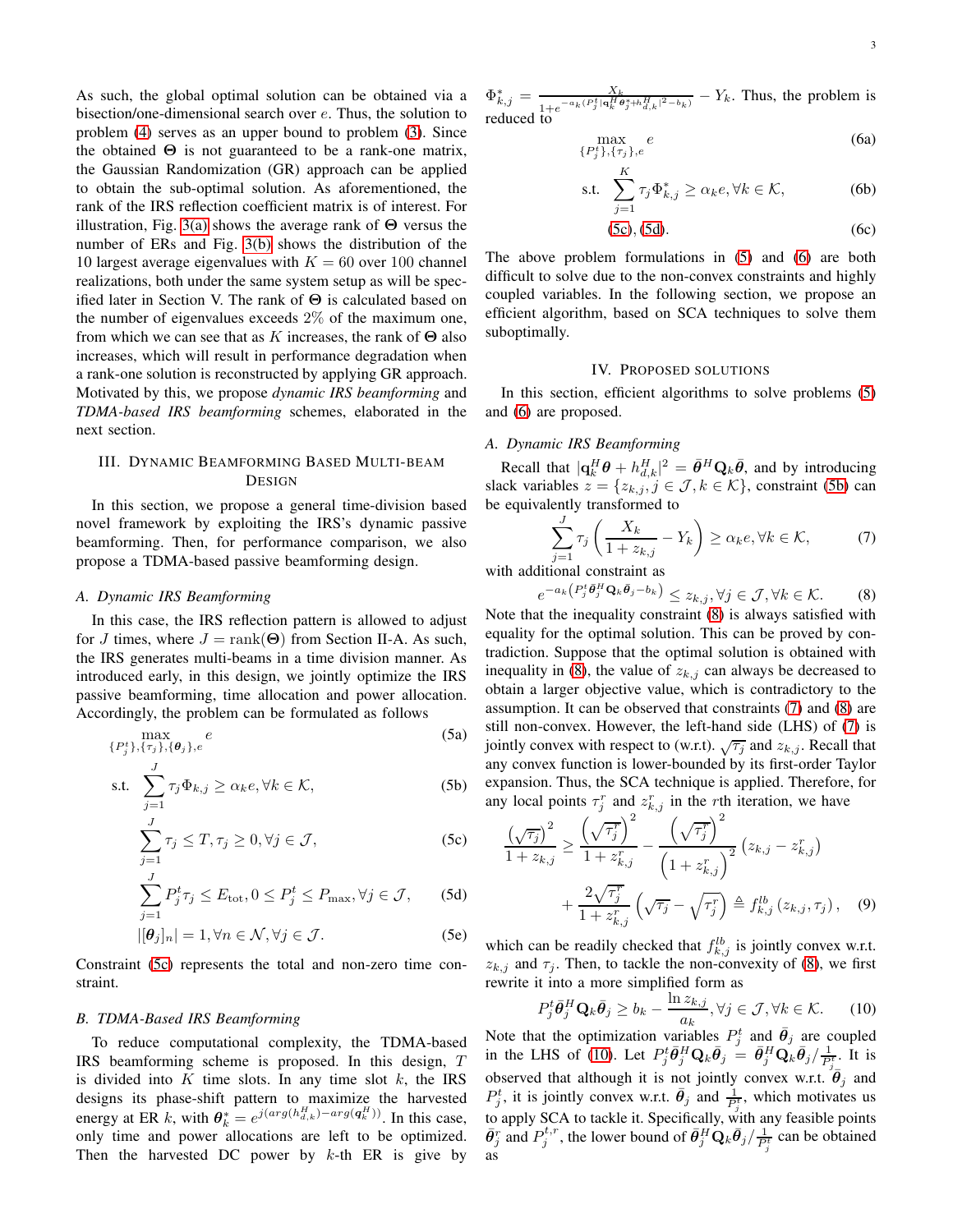$$
\frac{\bar{\theta}_{j}^{H} \mathbf{Q}_{k} \bar{\theta}_{j}}{\frac{1}{P_{j}^{t}}} \geq 2 P_{j}^{t,r} \operatorname{Re} \{ \bar{\theta}_{j}^{H} \mathbf{Q}_{k} \bar{\theta}_{j}^{r} \} - P_{j}^{t,r} \bar{\theta}_{j}^{rH} \mathbf{Q}_{k} \bar{\theta}_{j}^{r}
$$
\n
$$
- \bar{\theta}_{j}^{rH} \mathbf{Q}_{k} \bar{\theta}_{j}^{r} / \frac{1}{P_{j}^{t,r2}} \left( \frac{1}{P_{j}^{t}} - \frac{1}{P_{j}^{t,r}} \right) \triangleq g_{k,j}^{lb} \left( \bar{\theta}_{j}, P_{j}^{t} \right), \quad (11)
$$

which is jointly convex w.r.t.  $\bar{\theta}_j$  and  $P_j^t$ .

Note that constraint [\(5d\)](#page-2-1) is non-convex due to its coupled variables  $P_j^t$  and  $\tau_j$  in its LHS. We first rewrite  $\sum_{j=1}^J P_j^t \tau_j$  as  $\frac{1}{4} \sum_{j=1}^{J} ((P_j^t + \tau_j)^2 - (P_j^t - \tau_j)^2)$ . Since the term  $-(P_j^t - \tau_j)^2$ is jointly concave w.r.t.  $P_j^t$  and  $\tau_j$ , its upper bound can be obtained by applying the SCA technique with given initial points  $P_j^{t,r}$  and  $\tau_j^r$ , yielding

$$
-(P_j^t - \tau_j)^2 \leq -(P_j^{t,r} - \tau_j^r)^2 - 2(P_j^{t,r} - \tau_j^r)(P_j^t - P_j^{t,r}) + 2(P_j^{t,r} - \tau_j^r)(\tau_j - \tau_j^r) \triangleq \eta_j^{ub} (P_j^t, \tau_j).
$$
 (12)

Finally, for the non-convex unit-modulus constraint [\(5e\)](#page-2-2), we relax it into a convex form, given by

<span id="page-3-1"></span><span id="page-3-0"></span>
$$
|[\boldsymbol{\theta}_j]_n| \le 1, \forall n \in \mathcal{N}, \forall j \in \mathcal{J}.
$$
 (13)

As a result, given points  $z_{k,j}^r$ ,  $\bar{\theta}_j^r$ , and  $P_j^{t,r}$ , problem [\(5\)](#page-2-2) can be approximated as

$$
\max_{\{P_j^t\},\{\tau_j\},\{\boldsymbol{\theta}_j\},e} e
$$
\n(14a)

s.t. 
$$
\sum_{j=1} \left( X_k f_{k,j}^{lb} \left( z_{k,j}, \tau_j \right) - Y_k \tau_j \right) \ge \alpha_k e, \forall k \in \mathcal{K}, \quad (14b)
$$

$$
g_{k,j}^{lb} \left( \bar{\theta}_j, P_j^t \right) \ge b_k - \frac{\ln z_{k,j}}{a_k}, \forall j \in \mathcal{J}, \forall k \in \mathcal{K}, \quad (14c)
$$

$$
\frac{1}{4} \sum_{j}^{J} ((P_j^t + \tau_j)^2 + \eta_j^{ub} (P_j^t, \tau_j)) \le E_{\text{tot}},
$$
\n(14d)

$$
0 \le P_j^t \le P_{\text{max}}, \forall j \in \mathcal{J}, \tag{14e}
$$

$$
(5c), (13), \tag{14f}
$$

which is convex and can be optimally solved by the interiorpoint method [\[11\]](#page-4-8). In addition, since the obtained phase shifts may not satisfy the unit-modulus constraint, the feasible IRS phase-shift vectors are reconstructed by

$$
[\boldsymbol{\theta}_j]_n^* = \frac{[\boldsymbol{\theta}_j]_n}{|[\boldsymbol{\theta}_j]_n|}, \forall n \in \mathcal{N}, \forall j \in \mathcal{J}.
$$
 (15)

Finally, time and power allocations are updated by solving [\(14\)](#page-3-1) based on the reconstructed phase shifts. It follows that the obtained objective value serves as a lower bound of that of problem [\(5\)](#page-2-2).

## *B. TDMA-Based IRS Beamforming*

Similar to problem [\(14\)](#page-3-1), with the given points  $z_{k,j}^r$ ,  $\tau_j^r$  and  $P_j^{t,r}$  in the rth iteration, problem [\(6\)](#page-2-3) can be approximated as  $\max_{\{P_j^t\},\{\tau_j\},e}$  $(16a)$ 

s.t. 
$$
P_j^t \bar{\theta}_j^{*H} \mathbf{Q}_k \bar{\theta}_j^* \ge b_k - \frac{\ln z_{k,j}}{a_k}, \forall j \in \mathcal{J}, \forall k \in \mathcal{K}.
$$
 (16b)

$$
0 \le P_j^t \le P_{\text{max}}, \forall j \in \mathcal{J},\tag{16c}
$$

$$
(5c), (14b), (14d), \tag{16d}
$$

which can be solved by using the interior-point method [\[11\]](#page-4-8). Similarly, the optimal objective value of problem [\(16\)](#page-3-4) serves as a lower bound of that of problem [\(6\)](#page-2-3).

## *C. Complexity Analysis*

The computational complexity of the two schemes is analyzed as follows. For fairness comparison, the same J is assumed. Specifically, the dynamic IRS beamforming scheme needs to optimize more optimization variables and its complexity is given by  $\mathcal{O}\left((2J + NJ)^{3.5}\right)$  based on the analytical results in [\[12\]](#page-4-9), whereas the low complexity TDMA-based beamforming scheme mainly needs to solve for problem [\(5\)](#page-2-2) with only resource allocation, which results in complexity of  $\mathcal{O}\left((2J)^{3.5}\right)$ .

#### V. NUMERICAL RESULTS

In this section, we provide numerical results to validate the effectiveness of our proposed scheme. In the simulation, a three-dimensional coordinate setup is considered, where the ET is located at  $(0, 0, 0)$  meter (m) and the IRS is located at  $(30, 0, 5)$  m. The ERs are randomly distributed within a circle centered at  $(30, 0, 0)$  m with radius of 5 m. Rician fading channel is considered for the ET-IRS and IRS-ER links with a Rician factor of 3 dB, while Rayleigh fading channel is considered for the ET-ER link. The large-scale path loss model is given by  $PL(d) = c_0 (d/d_0)^{-\alpha}$ , where  $c_0 = -30$ dB is the path loss at a reference distance of  $d_0 = 1$  m, and path loss exponent  $\alpha$  being 2.2 for the ET-IRS and IRS-ER channels, while 3.6 for ET-ER channel. We assume all ERs have the same circuit configurations with non-linear EH model parameters given by  $a_k = 150$ ,  $b_k = 0.014$  and  $M_k = 0.024$ [\[13\]](#page-4-10). In addition, the ET antenna gain and ER antenna gain are given by 10 dBi and 3 dBi, respectively. Other parameters are set as  $N = 100$ ,  $\alpha_k = 1/K, \forall k$ ,  $E_{\text{tot}} = 10$  Joule (J),  $P_{\text{max}} = 46$  dBm,  $T = 1$  s,  $d_0 = 1$  m and  $\epsilon = 10^{-3}$ . We consider the following schemes for performance evaluation: 1) Upper bound: problem [\(3\)](#page-1-1) solved by SDR-based algorithm in Section II-A without applying GR; 2) **Static IRS, GR**: GR is applied to recover the rank-one  $\theta$  based on the solution of SDR [\[3\]](#page-4-2); 3) Static IRS, SCA: problem [\(3\)](#page-1-1) solved by the SCA-based algorithm  $[6]$ ; 4) **Dynamic IRS**: problem  $(5)$  solved by the SCA-based algorithm proposed in Section IV-A; 5) TDMAbased IRS beamforming: problem [\(6\)](#page-2-3) solved in Section IV-B; 6) Without IRS.

<span id="page-3-4"></span><span id="page-3-3"></span><span id="page-3-2"></span>Fig. [4](#page-4-11) shows the total harvested energy of all ERs versus the number of ERs. It is observed that the IRS-aided WET system outperforms that without IRS, which demonstrates the benefits of integrating IRS into WET system. Particularly, the proposed dynamic IRS beamforming scheme achieves the best performance among all schemes. This is excepted since the IRS is able to achieve the multi-beam gain by proactively generating a series of time-varying beam patterns. It is worth pointing out that the total harvested energy grows as K increases for all schemes, except for the GR approach. This is because that the performance of GR approach significantly degrades from the high rank of matrix  $\Theta$  as K increases, which is consistent with analysis in Section II-A. As such, even the proposed TDMA-based scheme with much lower complexity shows superiority over it. Furthermore, though the performance of the SCA-based scheme improves to some extent as compared to the GR-based scheme, it suffers from significant